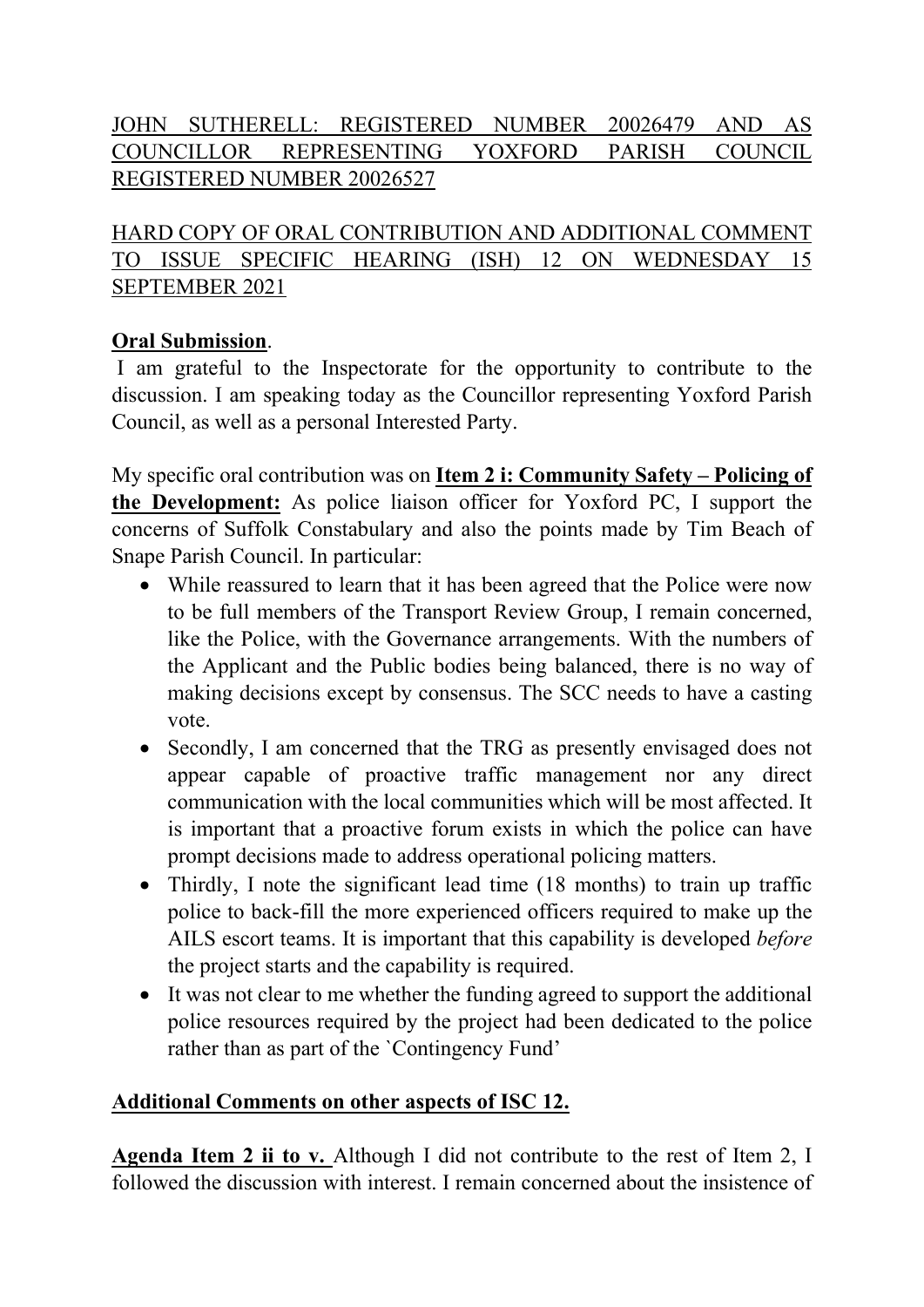the applicant on the phrase 'reasonable endeavours' notwithstanding the concerns of both SCC and ESC that this would be adequate to ensure compliance. Given the wider issues of ownership and governance, properly effective measures need to be available to the local authorities to hold the applicant to account for the undertakings it is making in order to secure the DCO. There were frequent references to amounts of funds that would be made available as mitigation for various impacts. The nature of these funds remains unclear to me, as does how and when they are released, and the decision making process allocate resources to need. The issue remains opaque. This is of considerable concern because local communities have had no input into how that mechanism for compensation and mitigation would work, despite repeated requests to ESC. The suspicion, having listened to this and other hearings, is that this essential detail is being kept deliberately vague by the Applicant with the passive consent of ESC.

I was interested to note the claim from Mr Humphries for the Applicant that the Tourism Fund, set for £12m, was more than 5 times that for the equivalent fund at Hinckley Point C. This is the first tangible recognition I have seen that EDF recognises that the site for Sizewell C is different from Hinckley Point C. That does not, of course, translate to an understanding of the wider environment that will be affected, nor remove the controversy over the assessment and whether the impact can, in fact, be mitigated effectively.

## **Agenda Item 3: Potential Adverse Effects on Human Health.**

**Night Time Rail.** Yoxford will not be directly affected by rail noise but, as in other areas, it is concerning to note that so many issues remain outstanding on an issue (the rail led strategy) that is crucial to delivering the planned project and will have, whatever the Applicant suggests, a profound effect on the lives of those who live along the railway line.

**Noise Assessment and Mitigation.** The vagueness of much of the discussion on this issue was noticeable and concerning. In particular the uncertainty over baseline experience, the methods of assessing impacts and the absence of a recognisable enforcement process with `teeth' is a serious source of concern. Will SCC and ESC have the capability to monitor impact and hold the Applicant to account? The intransigence of the Applicant on this issue is disturbing.

**Air Quality.** There remains local concern about air quality and I was concerned to note that, ESC are `content' with the situation. In this context I would ask the Inspectorate to consider the article from the Times of Thursday 23 September 21